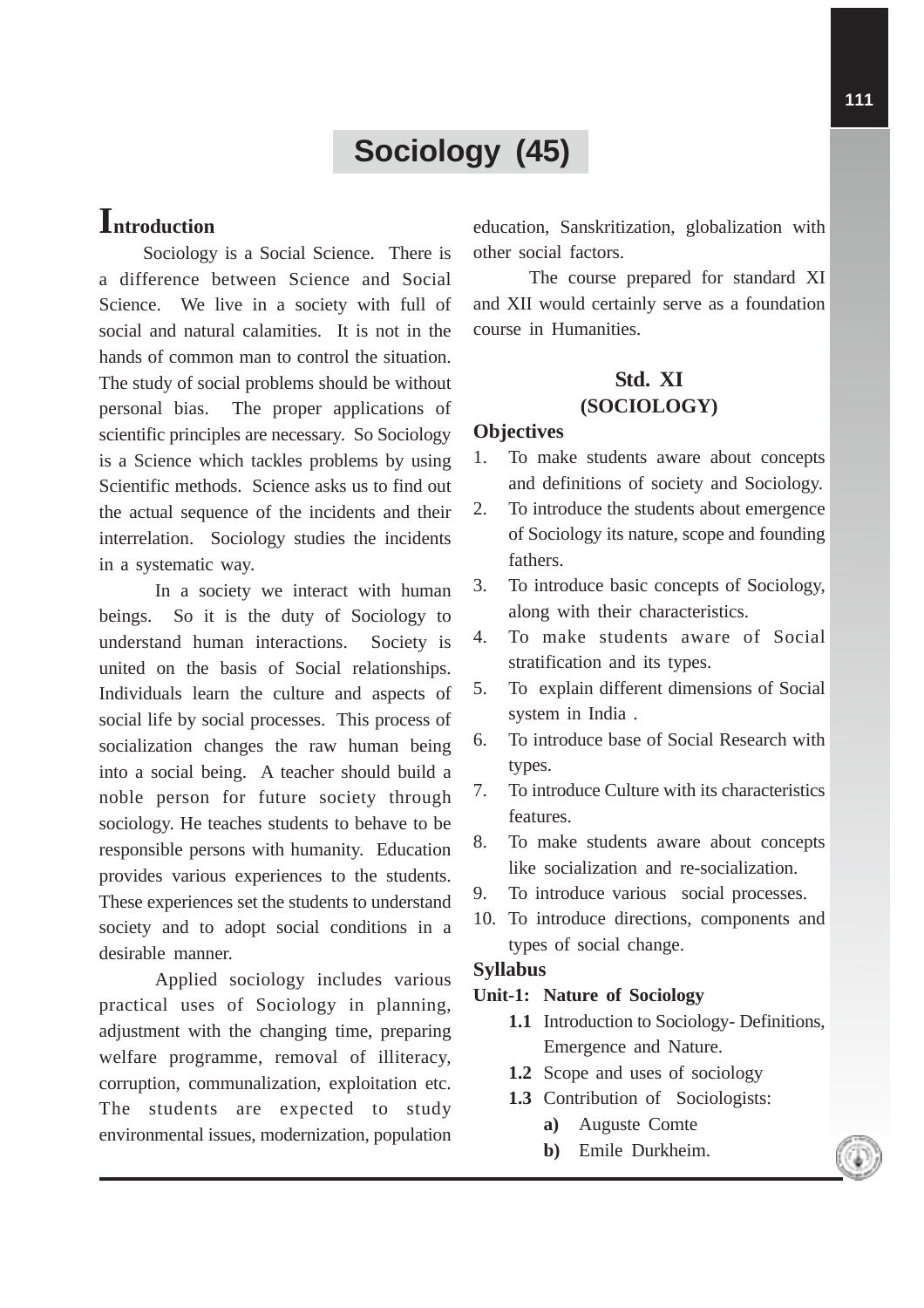- **c)** Dr. G. S. Ghurye. **d)** Dr. M. N. Srinivas. **Unit-2: Social Research Method 2.1** Social Research – Definition and Meaning **2.2** Scientific Method – Definition and Stages **2.3** Sources of Data Collection: **a)** Meaning of Primary Data and its Sources: (i) Observation (ii) Interview (iii) Questionnaire (iv) Schedule (v) Survey **b)** Meaning of Secondary Data and its Sources: (i) Personal documents (ii) Public documents **Unit-3: Basic Concepts 3.1** Concept : Definition, meaning and functions. **3.2** Society : Definition, meaning and characteristics. **3.3** Social Group : Definition, meaning and characteristics, classification of social group into Primary and Secondary. **3.4** Community : Definition, meaning and characteristics. **3.5** Association : Definition, meaning and characteristics. **3.6** Status and Role : A) Status - Definition and types - Ascribed and Achieved. B) Role : Definition of Role, Role set, Role strain and Role conflict. **3.7** Social Stratification : Definition,
	- meaning, and forms of stratification

(open and closed)

#### **Unit-4: Social System**

- **4.1** Social System Definition, Meaning and Characteristics.
- **4.2** Marriage Definition, Meaning, Characteristics, Forms and Functions.
- **4.3** Family Definition, Meaning, characteristics. Forms and Functions.
- **4.4** Religion Definition, Meaning, Nature, Functions and Dysfunctions

## **Unit-5: Culture and Socialization**

- **5.1** Culture Definition, Meaning, Characteristics and components of Culture (Knowledge, Beliefs, Norms and Values, Signs).
- **5.2** Socialization Definition, Meaning, Process of Socialization, Agencies of Socialization and Importance of Socialization.

### **Unit-6: Social Processes**

- **6.1** Social Process Definition, Meaning and Characteristics.
- **6.2** Types of Social Processes:
	- **a)** Cooperation Definition, meaning, Characteristics and Types.
	- **b)** Competition Definition, meaning, Characteristics and Types.
	- **c)** Conflict Definition, meaning, Characteristics and Types.
	- **d)** Accommodation Definition, Meaning and characteristics
	- **e)** Assimilation Definition, meaning and characteristics.

**Unit-7: Social Change**

**7.1** Social change – Definition, Meaning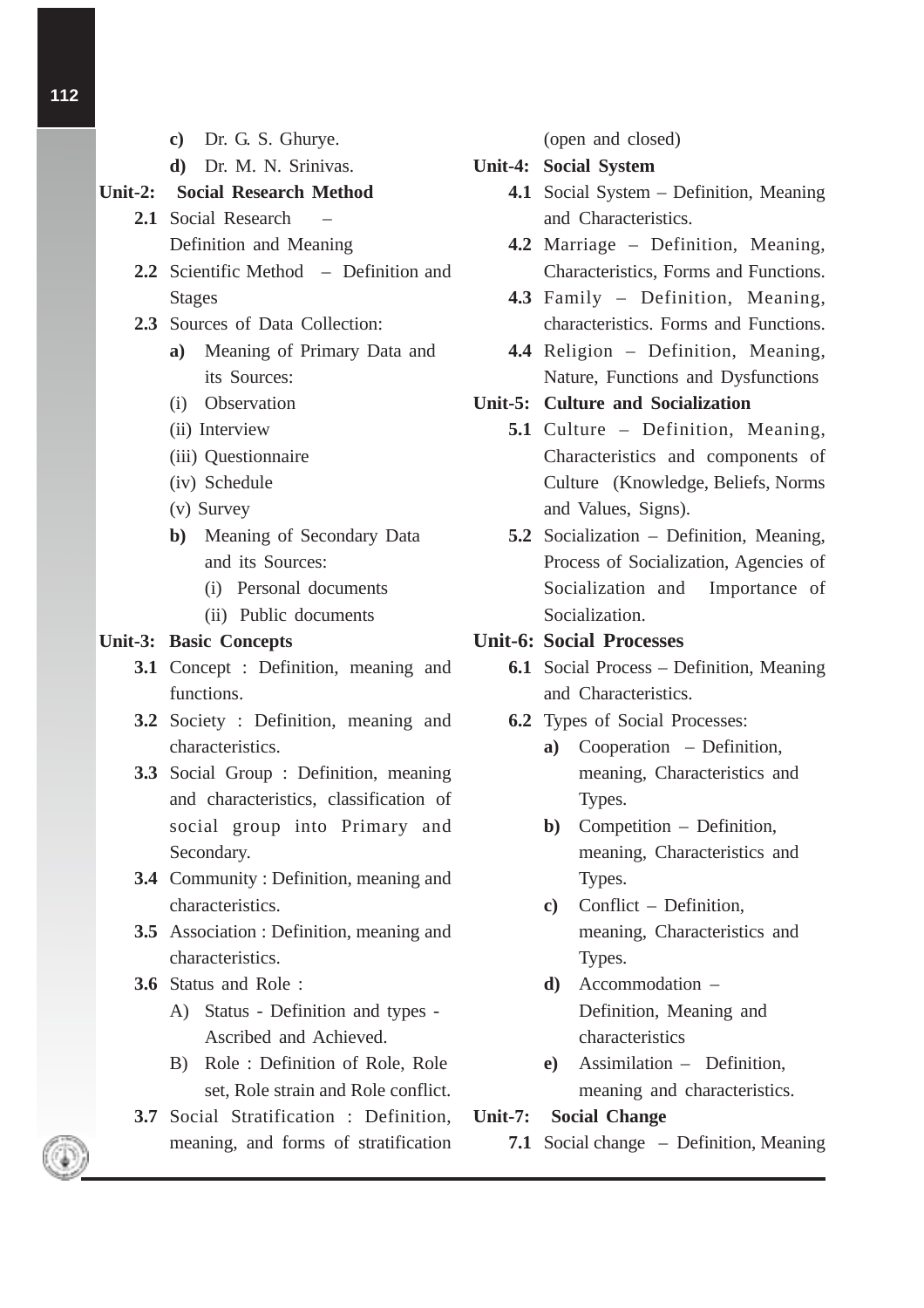- **7.2** Factors of Social Change:
	- 1) Geographical 2) Biological
	- 3) Technological 4) Cultural.
- **7.3** Forms of Social Change: (1) Evolution (2) Progress (3) Reform (4) Revolution.
- **7.4** Direction of Social Change: (1) Linear (2) Cyclical

# **Unit-8: Project Work (20 Marks)** Project work has been newly included in the Standard XI Sociology Syllabus as per the new guidelines.

## **Std. XI**

### **Objectives**

- 1. To introduce different stages of formation of Indian Society.
- 2. To introduce Tribal Community, Rural Community Urban Community, The three Segmants of Indian Society with their Characteristics, problems and remedies.
- 3. To study about family, marriage and caste the social institutions of India with their continuity and change.
- 4. To make students aware of social problems in India, like population, women's problems, problems of youth, with their causes and remedies.
- 5. To make students aware of the nature, needs, hurdles and remedies of Indian National Integration.
- 6. To explain the students about changing dimensions of India like industrialization, modernization, democratization, etc.
- 7. To introduce Contribution of Social Reformers in India.

8. To inform about mass media and processes like Globalization as new areas of social change.

# **Std.-XII (SOCIOLOGY)**

### **Unit 1 Introduction to Indian Society**

### **A. Formation of Indian Society**

- 1.1 Ancient Period
- 1.2 Medieval Period
- 1.3 British Period
- 1.4 Post Independence Period

### **B. Segments of Indian Society**

- 1.5 Tribal community Definition, characteristics, problems and remedies
- 1.6 Rural Community Definition, characteristics, problems and remedies
- 1.7 Urban community Definition, characteristics, problems and remedies

# **Unit 2 Social Institutions in India : (Changing nature)**

- 2.1 Marriage
- 2.2 Family
- 2.3 Caste

### **Unit 3 Major Social Problems in India**

- 3.1 Social Problem meaning and nature.
- 3.2 Population problem causes, consequences of over population, and remedial measures.
- 3.3 Problems of Women gender inequality, working women's problem, dowry, domestic violence (causes and remedies)
- 3.4 Farmer's suicide causes and remedial measures
- **Unit 4 National Integration**
	- 4.1 Meaning and need of National Integration.